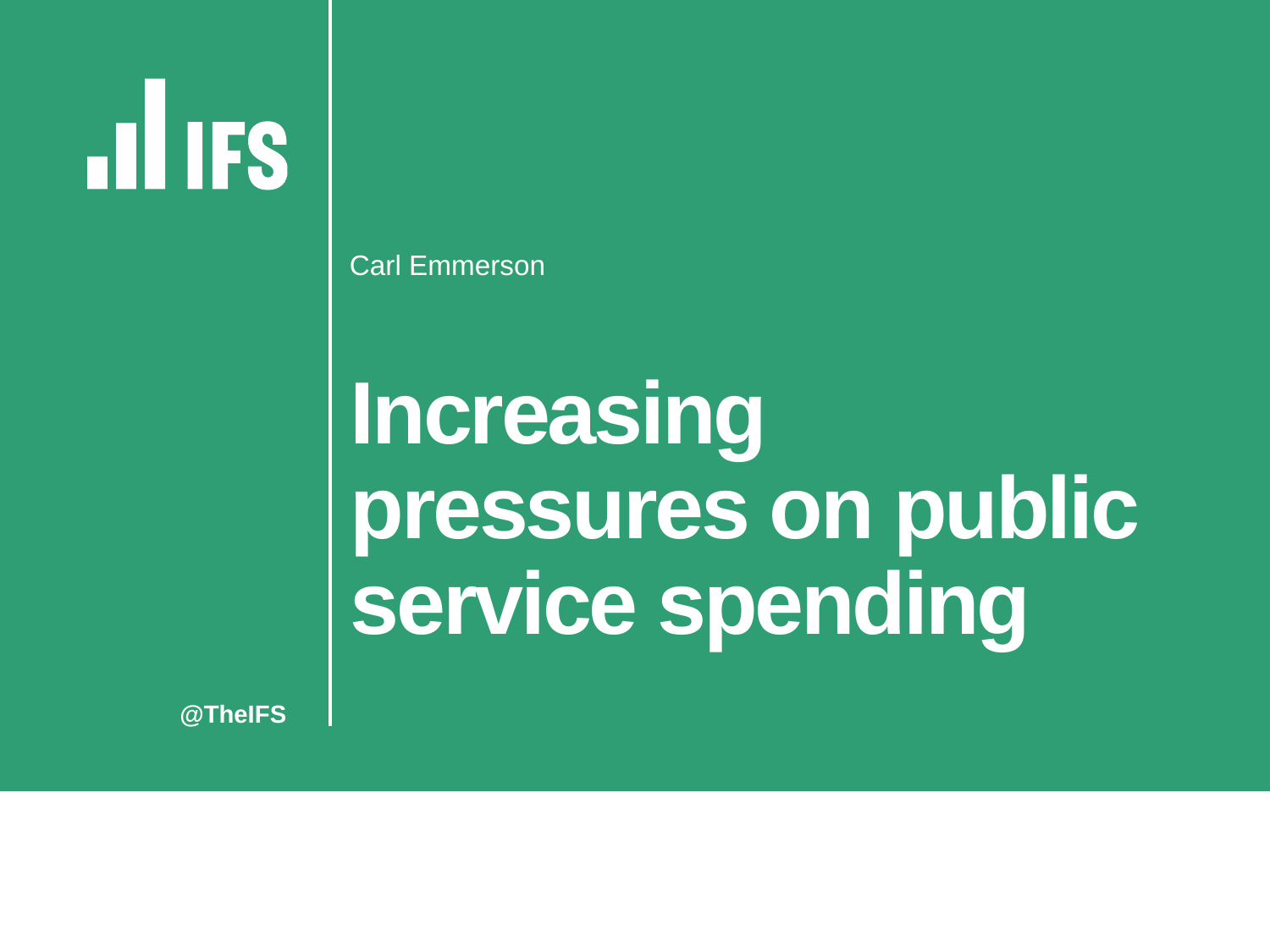## **Rising inflation eats into public spending settlements**



- October Spending Review planned for 3.0% average real growth in departmental budgets over the next 3 years
	- day-to-day: 3.3% per year; investment: 1.9% per year
	- **Example 1** real-terms increases planned for all departments, with notable exception of Ministry of Defence
- **Predicated on inflation forecasts that now look too low** 
	- cash budgets so higher inflation  $\rightarrow$  lower spending power
- **Public spending typically deflated by the GDP deflator; if this increases** by as much as pre-invasion CPI
	- 3.3% average real growth in day-to-day budgets becomes 2.4%; higher inflation wipes out <sup>1/2</sup> of the planned real increase
	- **Example 2** increases in the outlook for inflation since could eat into this further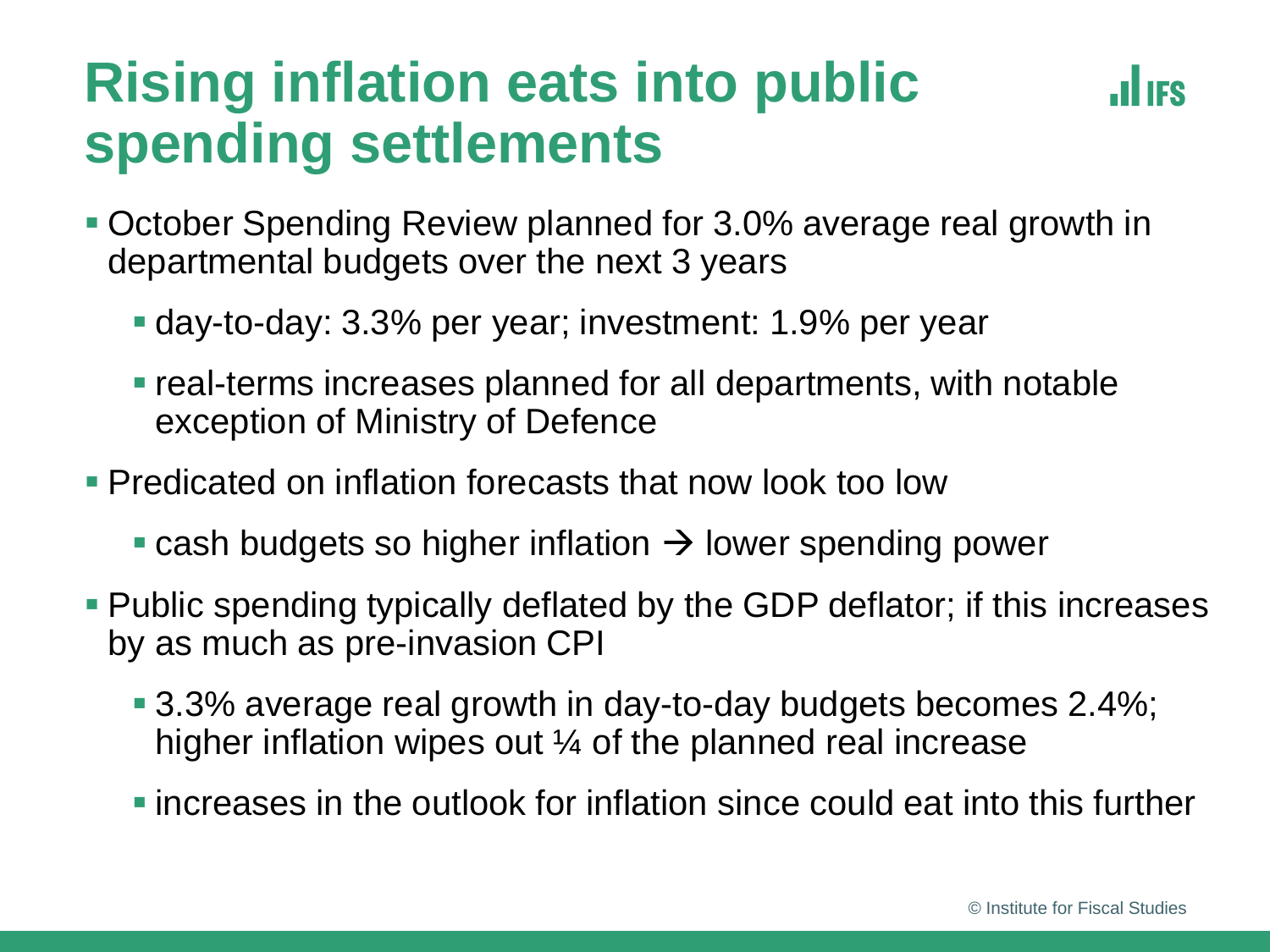# **Rising energy prices**



- Public sector spends at least £3 billion a year on energy and fuel
	- **E** Schools and hospitals alone spend £1 billion to £1½ billion on electricity and gas
	- Ministry of Defence spends about £0.6 billion on energy and fuel
- $\blacksquare$  A 50% price rise would cost at least £1½ billion a year in total across the public sector
- **Day-to-day Ministry of Defence budget rising by £0.9 billion between** this year and next
	- in October this implied a modest (£50 million) real increase
	- **E** easily eliminated by higher energy and fuel prices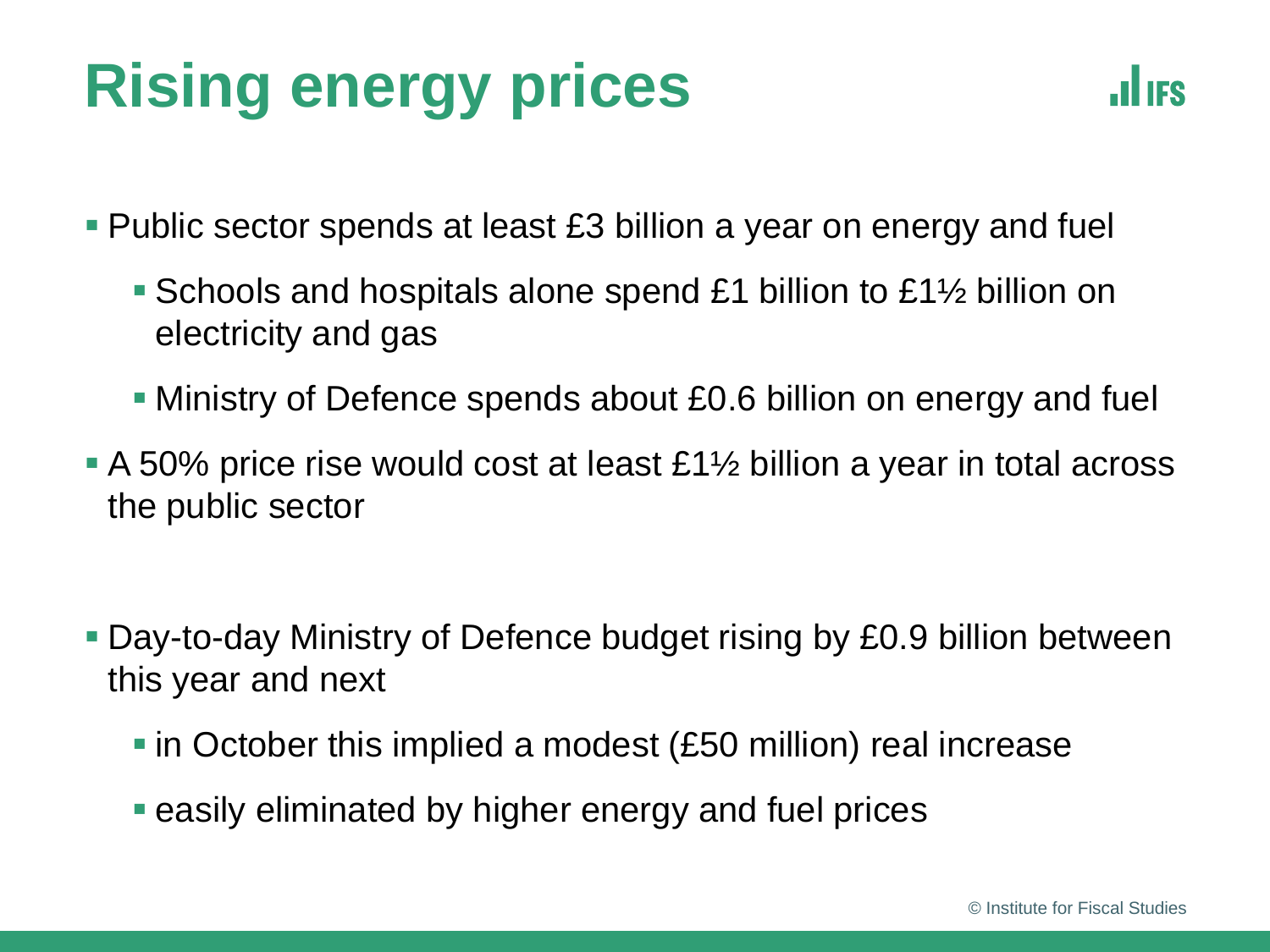# **Inflation and public sector pay**

- Public sector has 5.7m employees with a total wage bill ≈ £240 billion
	- just over one-third of public service spending
	- each additional 1% on pay  $\approx$  £2.4 billion (about £400 per worker)
- CPI forecasts for 2022−23: NIESR = 7.3%, Citi = 8.4%, so perhaps  $\sim$ 4ppt higher than in October (OBR  $= 3.7\%$ )
	- an extra 4% on the public sector pay bill  $\approx$  £10 billion, or about £1,750 per public sector employee
- What if pay awards were set at 5%?
	- NHS: would cost £4 billion, take-up over one-quarter of the NHS cash budget increase and still imply a real wage cut
	- **Example:** schools: would cost  $£1\frac{3}{4}$  billion, take-up almost half of the schools cash budget increase and still imply a real wage cut
	- **E** similar challenges in other public services
- Decisions over public sector pay not due until later in the year
	- Chancellor may set out broad pay policy in Spring Statement

**JULIES**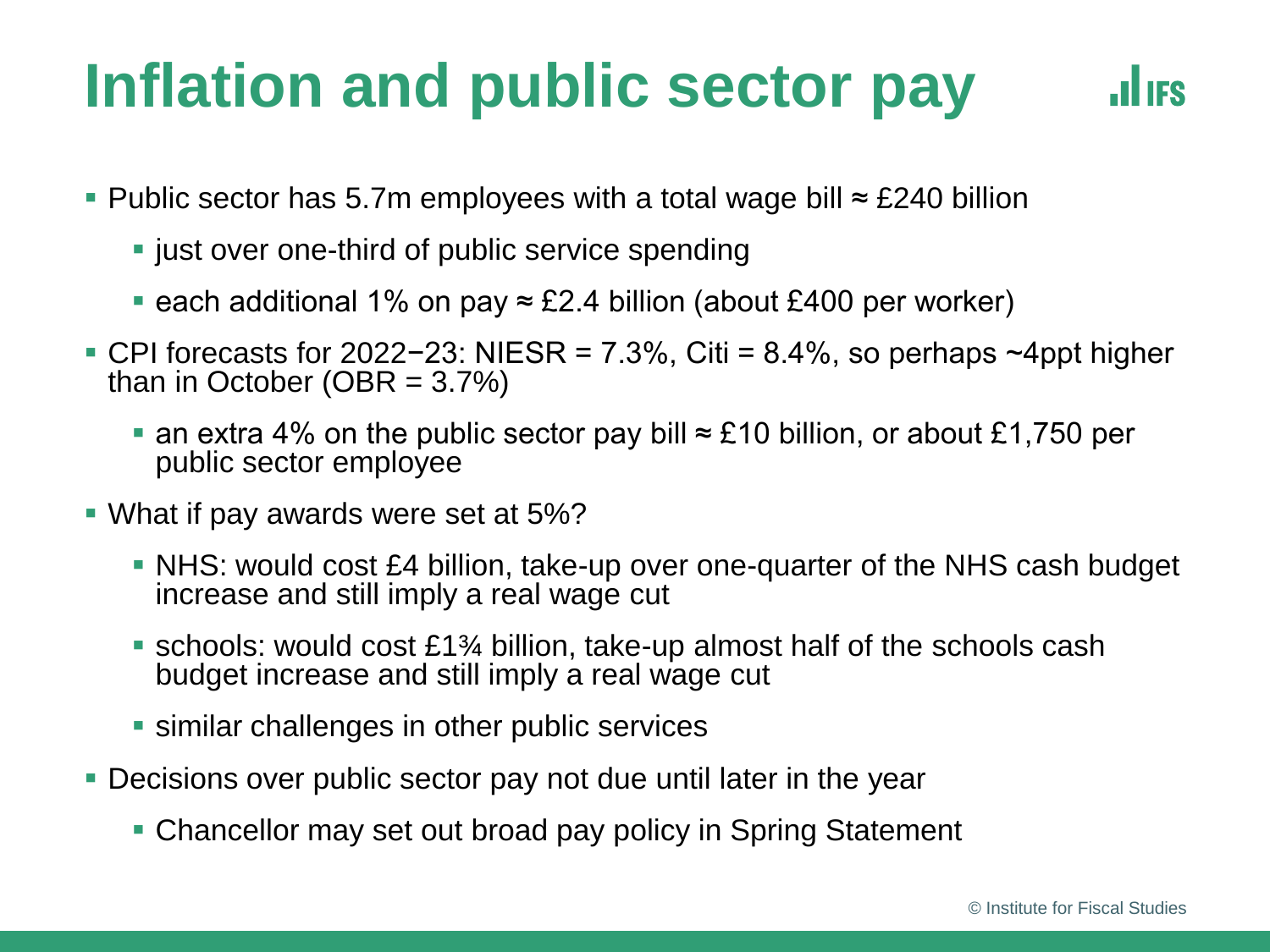## **The outlook for public sector pay**



- **Pay of most public sector workers was frozen this year** 
	- **given spending plans and inflation cash increases inevitable**
	- **but below-inflation pay awards seem likely**
- Any award comes on the back of squeezed pay over 2010s
	- average weekly earnings in public sector in 2021 Q4 0.2% lower in real terms than in 2010 Q1 (versus 5.6% *higher* in private sector)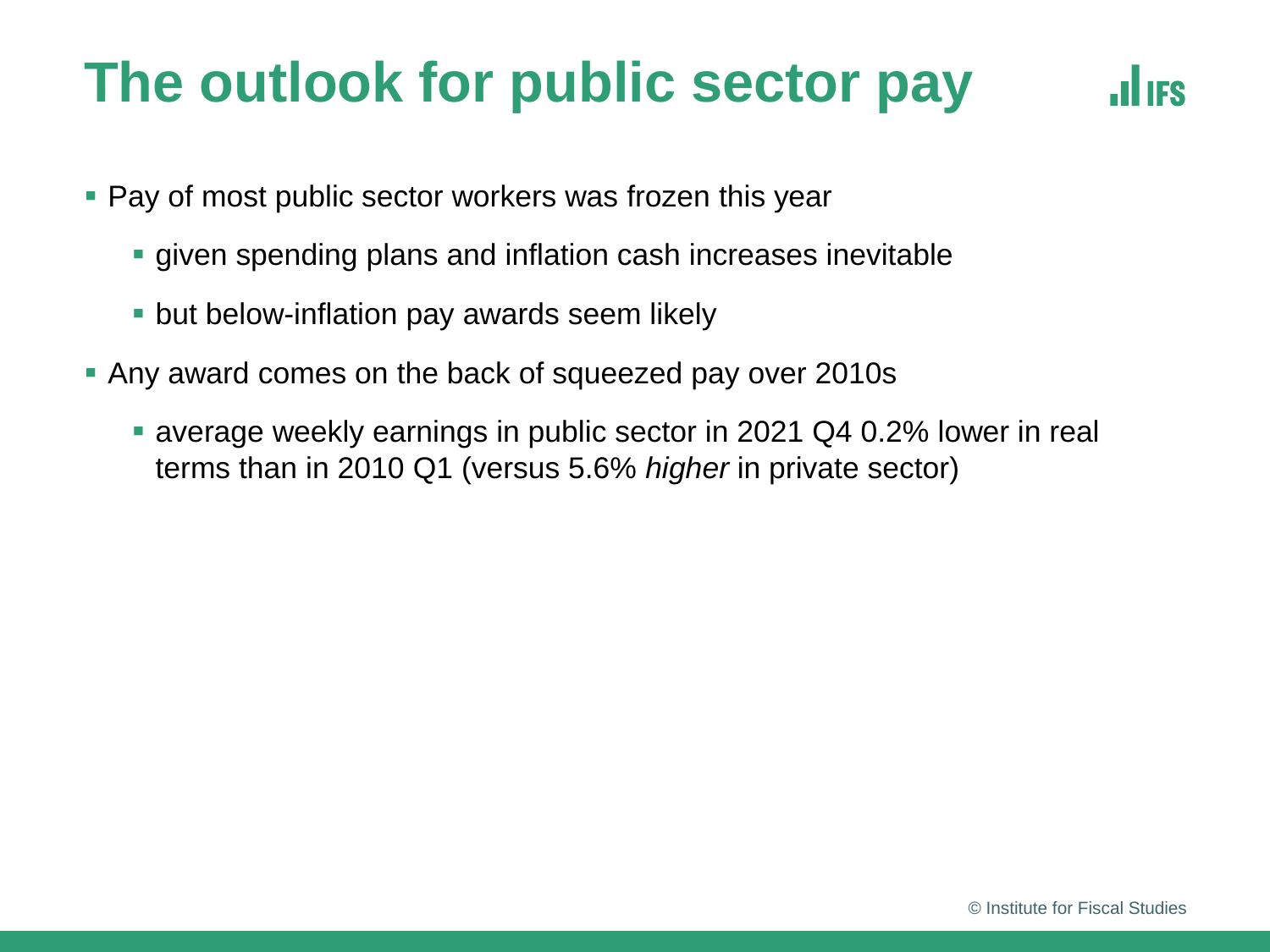### **Public sector pay has fallen relative to private sector pay**



Note: Source: IFS calculations using Labour Force Survey.

**II IFS**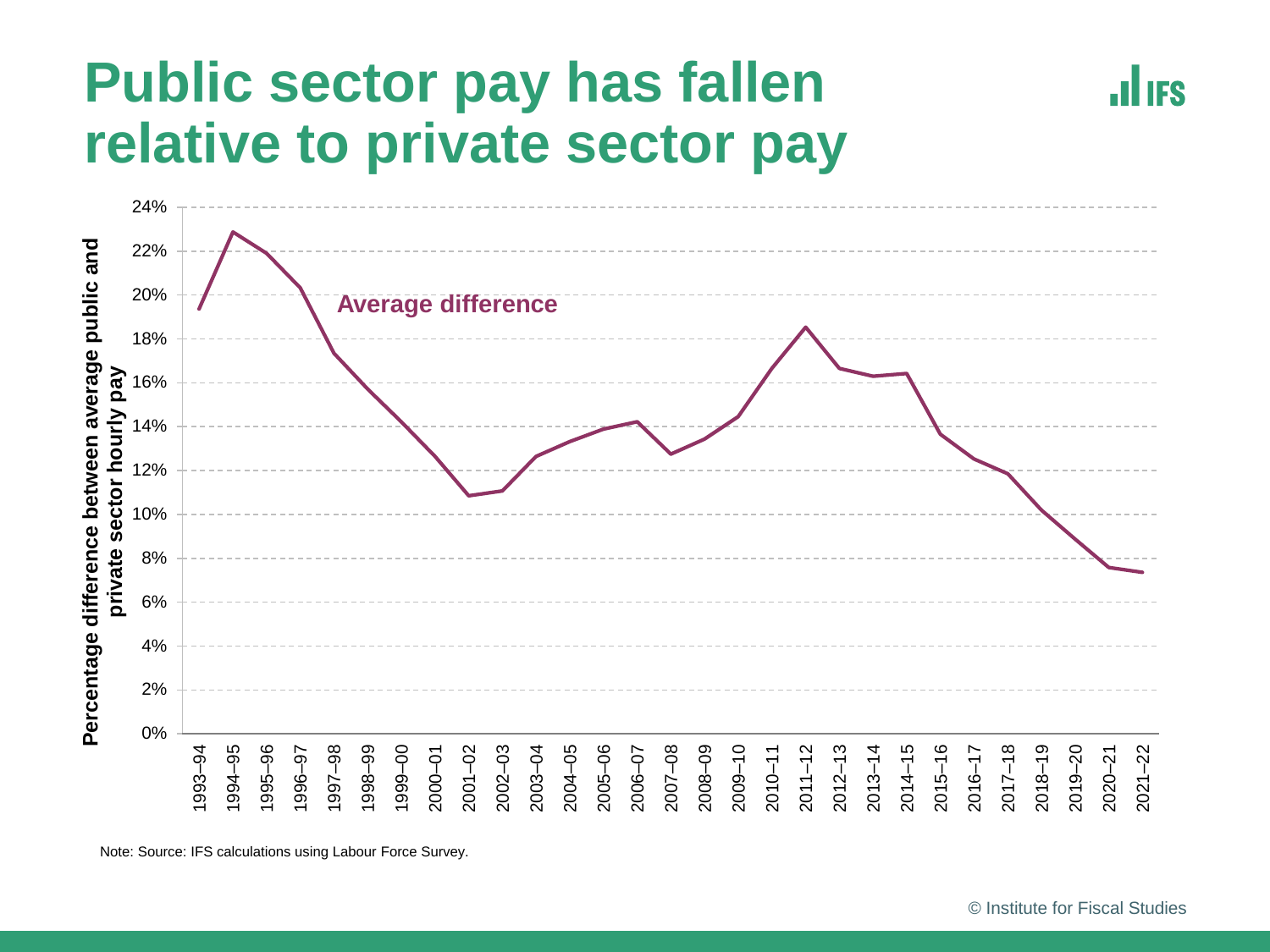## **The outlook for public sector pay**



- Pay of most public sector workers was frozen this year
	- **The given spending plans and inflation cash increases inevitable**
	- **but below-inflation pay awards seem likely**
- Any award comes on the back of squeezed pay over 2010s
	- average weekly earnings in public sector in 2021 Q4 0.2% lower in real terms than in 2010 Q1 (versus 5.6% *higher* in private sector)
	- more experienced and higher paid were harder hit, between 2010 and 2020:
		- **E** experienced teachers pay down 7%
		- **hospital consultants pay down 14%**
		- senior civil servants pay down 11%
- **Private sector pay also unlikely to keep pace with inflation** 
	- reported settlements over the 3 months to January of 3%, though that is the highest since 2008 and up sharply from December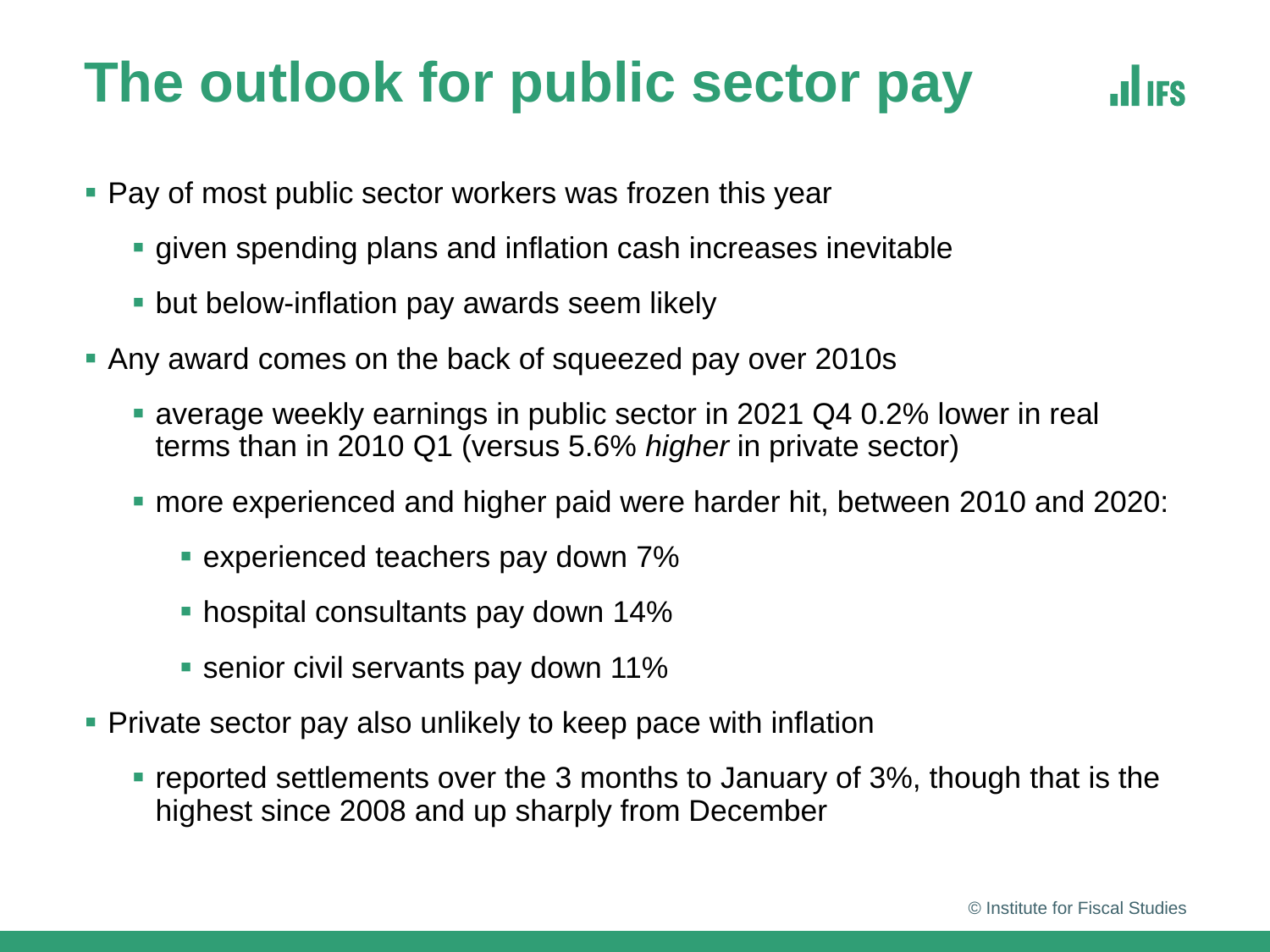# **Defence spending**



■ Cuts to defence spending over past 70 years have allowed higher spending on the NHS without growing the size of the state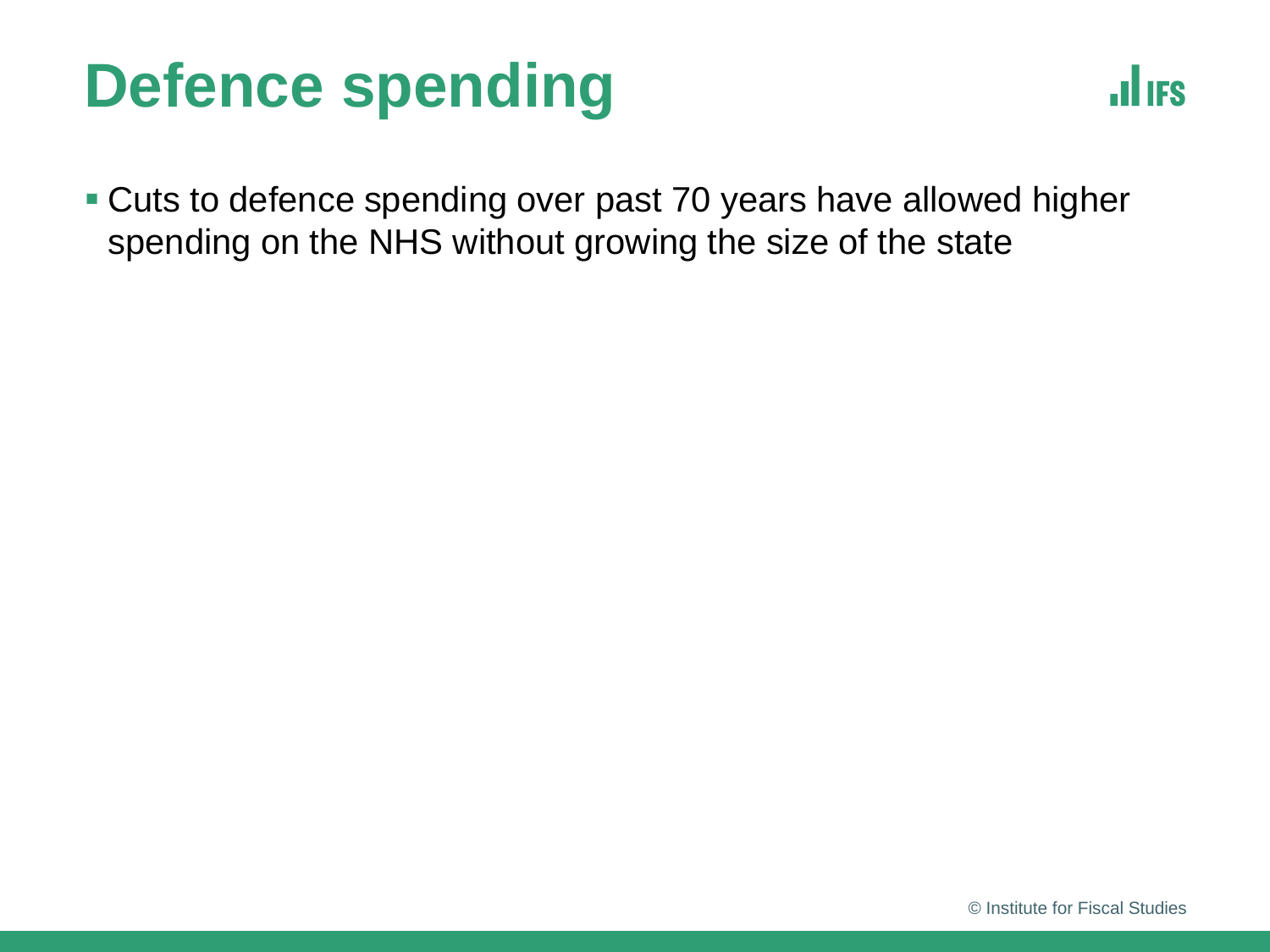#### **Defence spending has fallen over time, lilles offsetting rising health spending**



Note: definition of defence spending here does not correspond to that used by NATO. Source: Author's calculations using HM Treasury PESA 2021, IFS spending composition spreadsheet (available to download via IFS TaxLab).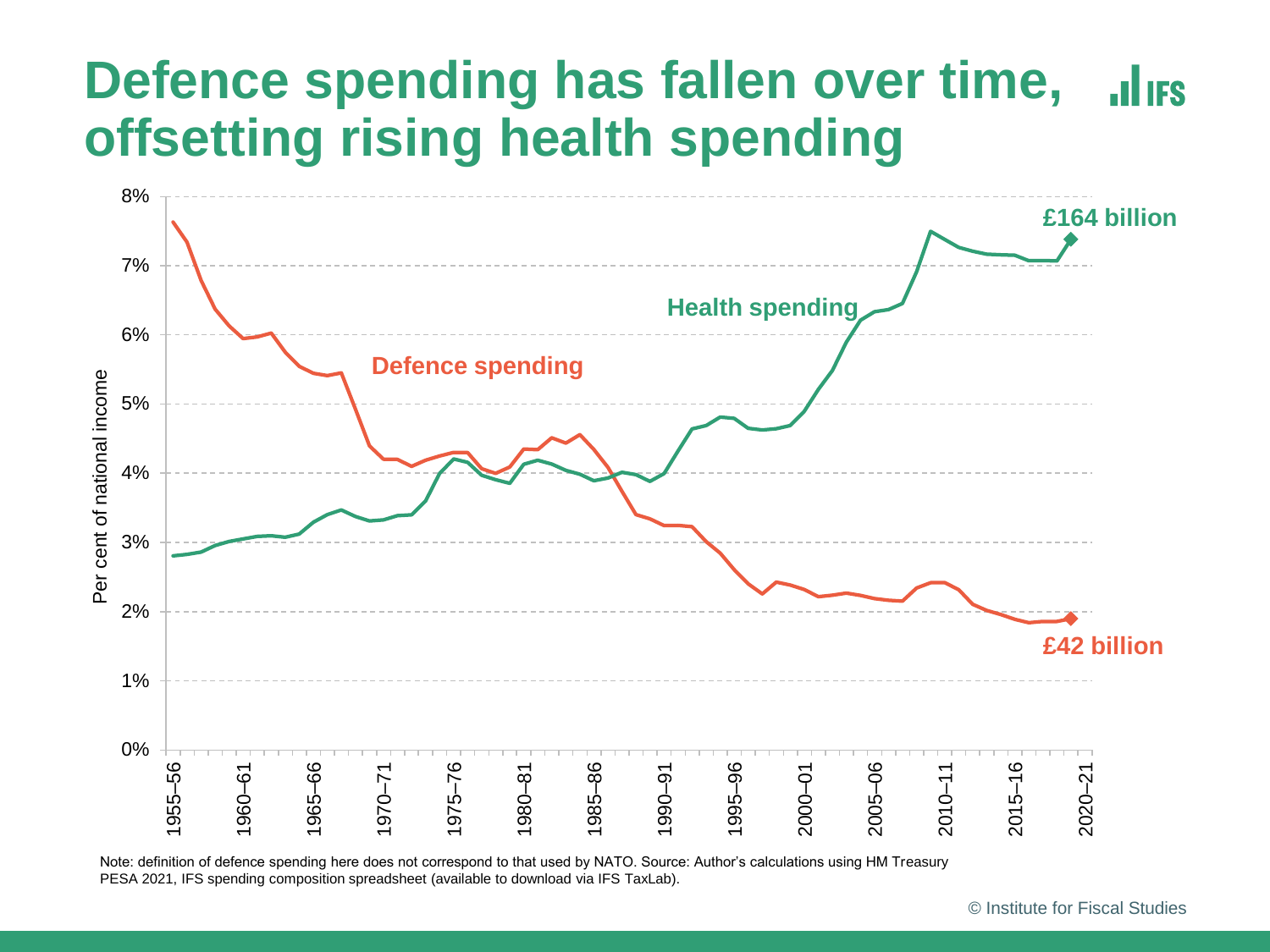### **UK defence spending is high by international standards**

**.ILIES** 

**Defence spending as % national income among NATO members (average 2013−2019)**



Note: Figures shown are for NATO definition if defence expenditure, which differs to that used in other slides. Source: NATO, Defence Expenditures of NATO Countries (2013-2020).